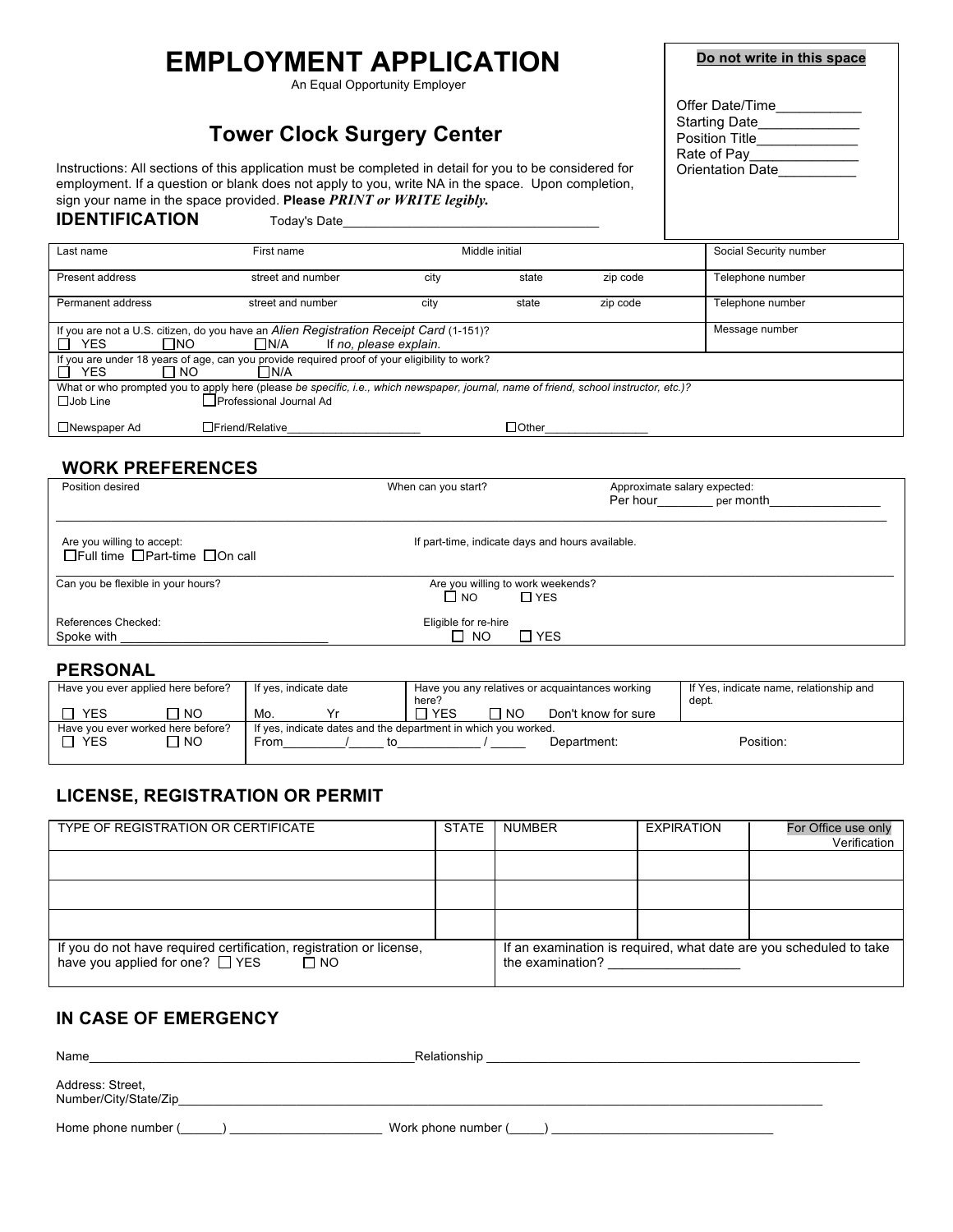#### **EDUCATION**

|                                             | Indicate high school, vocational school, business school, school of nursing, college or university attended. |                        |                 |                                                               |  |  |
|---------------------------------------------|--------------------------------------------------------------------------------------------------------------|------------------------|-----------------|---------------------------------------------------------------|--|--|
| NAME OF SCHOOL                              | <b>LOCATION: CITY/STATE</b>                                                                                  | <b>COURSE OF STUDY</b> | <b>FROM/TO</b>  | DEGREE, DIPLOMA                                               |  |  |
|                                             |                                                                                                              |                        | MO/ YR<br>MO/YR | OR CERTIFICATE                                                |  |  |
|                                             |                                                                                                              |                        |                 | <b>OBTAINED</b>                                               |  |  |
|                                             |                                                                                                              |                        |                 |                                                               |  |  |
|                                             |                                                                                                              |                        |                 |                                                               |  |  |
|                                             |                                                                                                              |                        |                 |                                                               |  |  |
|                                             |                                                                                                              |                        |                 |                                                               |  |  |
|                                             |                                                                                                              |                        |                 |                                                               |  |  |
|                                             |                                                                                                              |                        |                 |                                                               |  |  |
|                                             |                                                                                                              |                        |                 |                                                               |  |  |
|                                             |                                                                                                              |                        |                 |                                                               |  |  |
|                                             |                                                                                                              |                        |                 |                                                               |  |  |
|                                             |                                                                                                              |                        |                 |                                                               |  |  |
| Do you plan to resume your education? □ YES | $\Box$ NO $\Box$ UNDECIDED                                                                                   |                        |                 | If yes, when? Name and location of school you plan to attend. |  |  |
|                                             |                                                                                                              |                        |                 |                                                               |  |  |

\_\_\_\_\_\_\_\_\_\_\_\_\_\_\_\_\_\_\_\_\_\_\_\_\_\_\_\_\_\_\_\_\_\_\_\_\_\_\_\_\_\_\_\_\_\_\_\_\_\_\_\_\_\_\_\_\_\_\_\_\_\_\_\_\_\_\_\_\_\_\_\_\_\_\_\_\_\_\_\_\_\_\_\_\_\_\_\_\_\_\_\_\_\_\_\_\_\_\_\_\_\_\_\_\_\_\_\_\_\_\_\_  $\mathcal{L}_\mathcal{L} = \{ \mathcal{L}_\mathcal{L} = \{ \mathcal{L}_\mathcal{L} = \{ \mathcal{L}_\mathcal{L} = \{ \mathcal{L}_\mathcal{L} = \{ \mathcal{L}_\mathcal{L} = \{ \mathcal{L}_\mathcal{L} = \{ \mathcal{L}_\mathcal{L} = \{ \mathcal{L}_\mathcal{L} = \{ \mathcal{L}_\mathcal{L} = \{ \mathcal{L}_\mathcal{L} = \{ \mathcal{L}_\mathcal{L} = \{ \mathcal{L}_\mathcal{L} = \{ \mathcal{L}_\mathcal{L} = \{ \mathcal{L}_\mathcal{$ \_\_\_\_\_\_\_\_\_\_\_\_\_\_\_\_\_\_\_\_\_\_\_\_\_\_\_\_\_\_\_\_\_\_\_\_\_\_\_\_\_\_\_\_\_\_\_\_\_\_\_\_\_\_\_\_\_\_\_\_\_\_\_\_\_\_\_\_\_\_\_\_\_\_\_\_\_\_\_\_\_\_\_\_\_\_\_\_\_\_\_\_\_\_\_\_\_\_\_\_\_\_\_\_\_\_\_\_\_\_\_\_

Please list any other training or courses which may be pertinent to the position you are applying for\_\_\_\_

| <b>Business</b><br>$\Box$ Typing - wpm<br>$\Box$ Transcription - wpm<br><b>Medical Terminology</b><br>Bookkeeping<br>Accounting<br>□ Ten-Key Adding<br>Calculator<br>$\Box$ Invoicing/inventory<br>$\Box$ Reception<br>Phone Switchboard<br>$\Box$ Insurance Billing<br>$\Box$ Other: | <b>Computers</b><br>Microsoft Word<br>Excel<br>Access<br>Power Point<br><b>Advantx</b><br>$\Box$ Other: | General<br>Floor Care<br>Sterile Processing<br>Sterilization<br>Sterilizer (Steam/Gas)<br>Maintenance (General)<br>Cleaning (General)<br>Medical Supply Knowledge<br>□ Customer Service<br>Disinfectants (cleaning agents)<br>$\Box$ Lifting Techniques<br>$\Box$ Inventory/Warehouse | <b>Patient Care</b><br>□ Sterile Technique<br><b>Vital Signs</b><br>Pre-Op Preps<br><b>Isolation Technique</b><br>Catheterization<br>Charting<br>Monitor<br><b>Blood Draw</b><br><b>CPR</b><br>$\mathsf{L}$<br>Other: |
|---------------------------------------------------------------------------------------------------------------------------------------------------------------------------------------------------------------------------------------------------------------------------------------|---------------------------------------------------------------------------------------------------------|---------------------------------------------------------------------------------------------------------------------------------------------------------------------------------------------------------------------------------------------------------------------------------------|-----------------------------------------------------------------------------------------------------------------------------------------------------------------------------------------------------------------------|
|                                                                                                                                                                                                                                                                                       |                                                                                                         | Inventory<br>$\Box$ Other: ___________                                                                                                                                                                                                                                                |                                                                                                                                                                                                                       |

 $\mathcal{L}_\mathcal{L} = \{ \mathcal{L}_\mathcal{L} = \{ \mathcal{L}_\mathcal{L} = \{ \mathcal{L}_\mathcal{L} = \{ \mathcal{L}_\mathcal{L} = \{ \mathcal{L}_\mathcal{L} = \{ \mathcal{L}_\mathcal{L} = \{ \mathcal{L}_\mathcal{L} = \{ \mathcal{L}_\mathcal{L} = \{ \mathcal{L}_\mathcal{L} = \{ \mathcal{L}_\mathcal{L} = \{ \mathcal{L}_\mathcal{L} = \{ \mathcal{L}_\mathcal{L} = \{ \mathcal{L}_\mathcal{L} = \{ \mathcal{L}_\mathcal{$ 

 $\_$  , and the state of the state of the state of the state of the state of the state of the state of the state of the state of the state of the state of the state of the state of the state of the state of the state of the

\_\_\_\_\_\_\_\_\_\_\_\_\_\_\_\_\_\_\_\_\_\_\_\_\_\_\_\_\_\_\_\_\_\_\_\_\_\_\_\_\_\_\_\_\_\_\_\_\_\_\_\_\_\_\_\_\_\_\_\_\_\_\_\_\_\_\_\_\_\_\_\_\_\_\_\_\_\_\_\_\_\_\_\_\_\_\_\_\_\_\_\_\_\_\_\_

### **OTHER QUALIFICATIONS:**

Summarize special job-related skills and qualifications acquired from employment or other experience.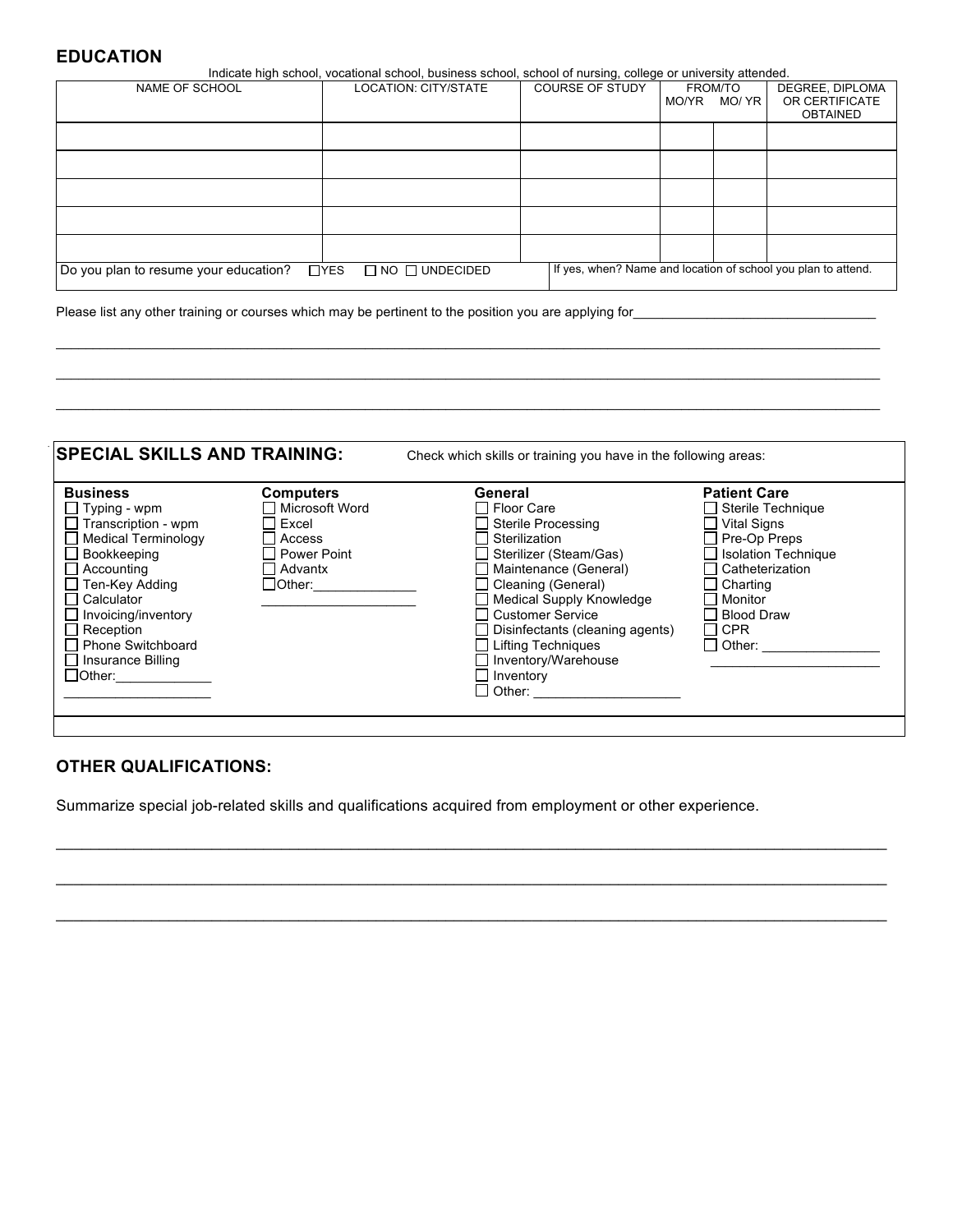#### **EMPLOYMENT HISTORY** Begin with your present or most recent employer. Additional employment history sheets available upon request.

| Name of firm                              | Position title                                                 | Supervisor's name/Title | Phone                                         |
|-------------------------------------------|----------------------------------------------------------------|-------------------------|-----------------------------------------------|
| Address (street/number)                   | Work performed                                                 |                         |                                               |
| City/State/Zip                            |                                                                |                         |                                               |
| Phone number/Fax                          | If you worked under a different name, indicate that name here. |                         |                                               |
| Dates employed (month/year)<br>From<br>To | Reason for leaving                                             |                         | May we contact?<br>$\square$ YES $\square$ NO |

| Name of firm                              | Position title                                                 | Supervisor's name/Title | Phone                                             |
|-------------------------------------------|----------------------------------------------------------------|-------------------------|---------------------------------------------------|
| Address (street/number)                   | Work performed                                                 |                         |                                                   |
| City/State/Zip                            |                                                                |                         |                                                   |
| Phone number/Fax                          | It you worked under a different name, indicate that name here. |                         |                                                   |
| Dates employed (month/year)<br>To<br>From | Reason for leaving                                             |                         | May we contact?<br>$YES \Box NO$<br>П             |
|                                           |                                                                |                         |                                                   |
| Name of firm                              | Position title                                                 | Supervisor's Name Title | Phone                                             |
| Address (street/number)                   | Work performed                                                 |                         |                                                   |
| City/State/Zip                            |                                                                |                         |                                                   |
| Phone number/Fax                          | If you worked under a different name, indicate that name here, |                         |                                                   |
| Dates employed (month/year)<br>To<br>From | Reason for leaving                                             |                         | May we contact?<br>$\Box$ YES $\Box$<br><b>NO</b> |

| Name of firm                              | Position title                                                 | Supervisor's name/Title | Phone                          |
|-------------------------------------------|----------------------------------------------------------------|-------------------------|--------------------------------|
| Address (street/number)                   | Work performed                                                 |                         |                                |
| City/State/Zip                            |                                                                |                         |                                |
| Phone number/Fax                          | If you worked under a different name, indicate that name here. |                         |                                |
| Dates employed (month/year)<br>From<br>То | Reason for leaving                                             |                         | May we contact?<br>I⊡́YES □ NO |

| <b>Periods Of</b> | Date (month/year) | Date (month/year) | Date (month/year) | Date (month/year) |
|-------------------|-------------------|-------------------|-------------------|-------------------|
| Unemployment      | From              | From              | from              | from              |
|                   |                   |                   |                   |                   |

#### **MILITARY SERVICE RECORD**

| Branch of military service | Date entered service | Date separated from active duty | Date of final discharge | <sup>⊏</sup> inal rank |
|----------------------------|----------------------|---------------------------------|-------------------------|------------------------|
|                            |                      |                                 |                         |                        |
|                            |                      |                                 |                         |                        |
|                            |                      |                                 |                         |                        |

 $\_$  , and the state of the state of the state of the state of the state of the state of the state of the state of the state of the state of the state of the state of the state of the state of the state of the state of the  $\_$  , and the set of the set of the set of the set of the set of the set of the set of the set of the set of the set of the set of the set of the set of the set of the set of the set of the set of the set of the set of th

Describe any job related training received in the United States military: \_\_\_\_\_\_\_\_\_\_\_\_\_\_\_\_\_\_\_\_\_\_\_\_\_\_\_\_\_\_\_\_\_\_\_\_\_\_\_\_\_\_\_\_\_\_\_\_\_\_\_\_\_\_\_\_\_\_\_\_\_\_\_\_